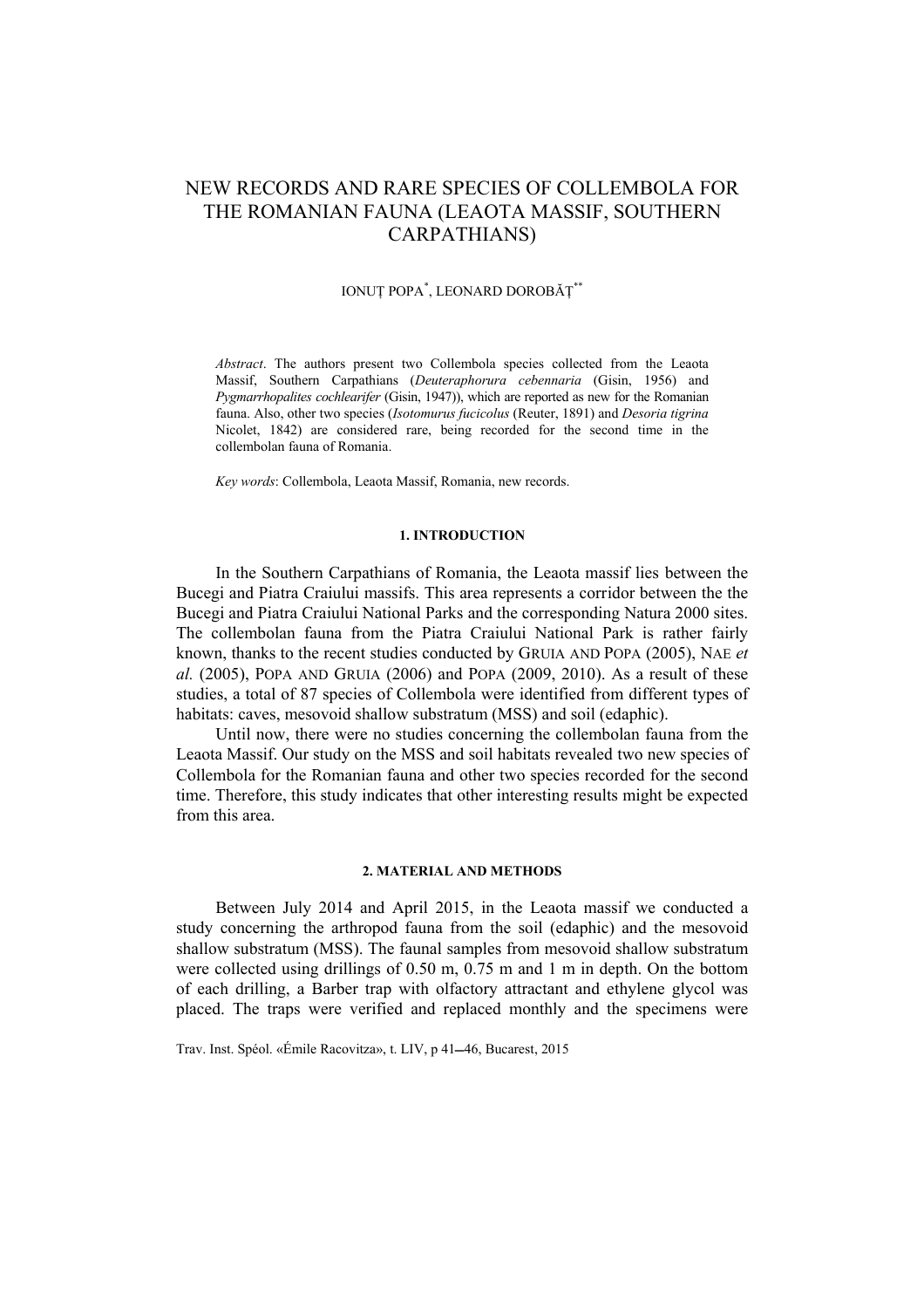transferred and preserved in 70% ethyl alcohol. The traps replaced in December 2014 were left over the winter, and they were collected in April 2015.

For sampling the soil fauna, we used Barber traps with olfactory attractant and ethyl alcohol. The traps were placed monthly and were emptied after 8-9 days. The specimens were transferred and preserved in 70% ethyl alcohol.

The sampling stations are:

# ● **Station I**

Habitat type: mixed forest of beech and coniferous trees, on crystalline schists substratum.

– Five pitfall traps (Barber) were placed in this sector: B1 - B5, coordinates  $45^{\circ}22'18,1''$  N,  $25^{\circ}15'57,2''$ E, altitude 1060 m.

## ● **Station II**

Three drillings (in MSS) were placed in this sector, as follows:

– S1 at 1 m in depth, coordinates  $45^{\circ}22'43.0''N$ ,  $25^{\circ}13'49.4''E$ , altitude 879 m. The habitat is characterised by semi-mobile calcareous scree, partially covered by vegetation.

 $- S2$  at 0.75 m in depth, coordinates  $45^{\circ}22'43.1''N$ ,  $25^{\circ}13'49.2''E$ , altitude 883 m. The habitat is characterised by mobile calcareous scree, nude.

 $-$  S3 at 0.5 m in depth, coordinates 45°22′42.7"N, 25°13′49.3"E, altitude 860 m. The investigated habitat is fixed calcareous scree situated in a mixed forest (deciduous and coniferous trees).

# ● **Station III**

Habitat type: mixed forest of beech and coniferous trees, on a fixed calcareous scree substratum.

– Five pitfall traps (Barber) were placed in this sector: B1 - B5, coordinates 45°24´29.4"N, 25°15´50.2"E, altitude 985 m.

#### **3. RESULTS AND DISCUSSIONS**

Taking into consideration that the faunistic material of Collembola of the Leaota massif was not entirely identified as the studies still continues, we present here two new records of Collembola for the Romanian fauna and other two species which are considered rare.

# *Deuteraphorura cebennaria* (Gisin, 1956) (Figs. 1–3)

*Material examined*. A total of 20 adult specimens were collected, as follows: 7 specimens, Station II S3, 04.08.-04.09.2014, leg. L. Dorobăț; 6 specimens, Station II S3, 05.12.2014-09.04.2015, leg. L. Dorobat; 5 specimens, Station II S1, 05.11.2014-02.12.2015, leg. L. Dorobăț; 2 specimens, Station II S2, 05.12.2014- 09.04.2015, leg. L. Dorobăț.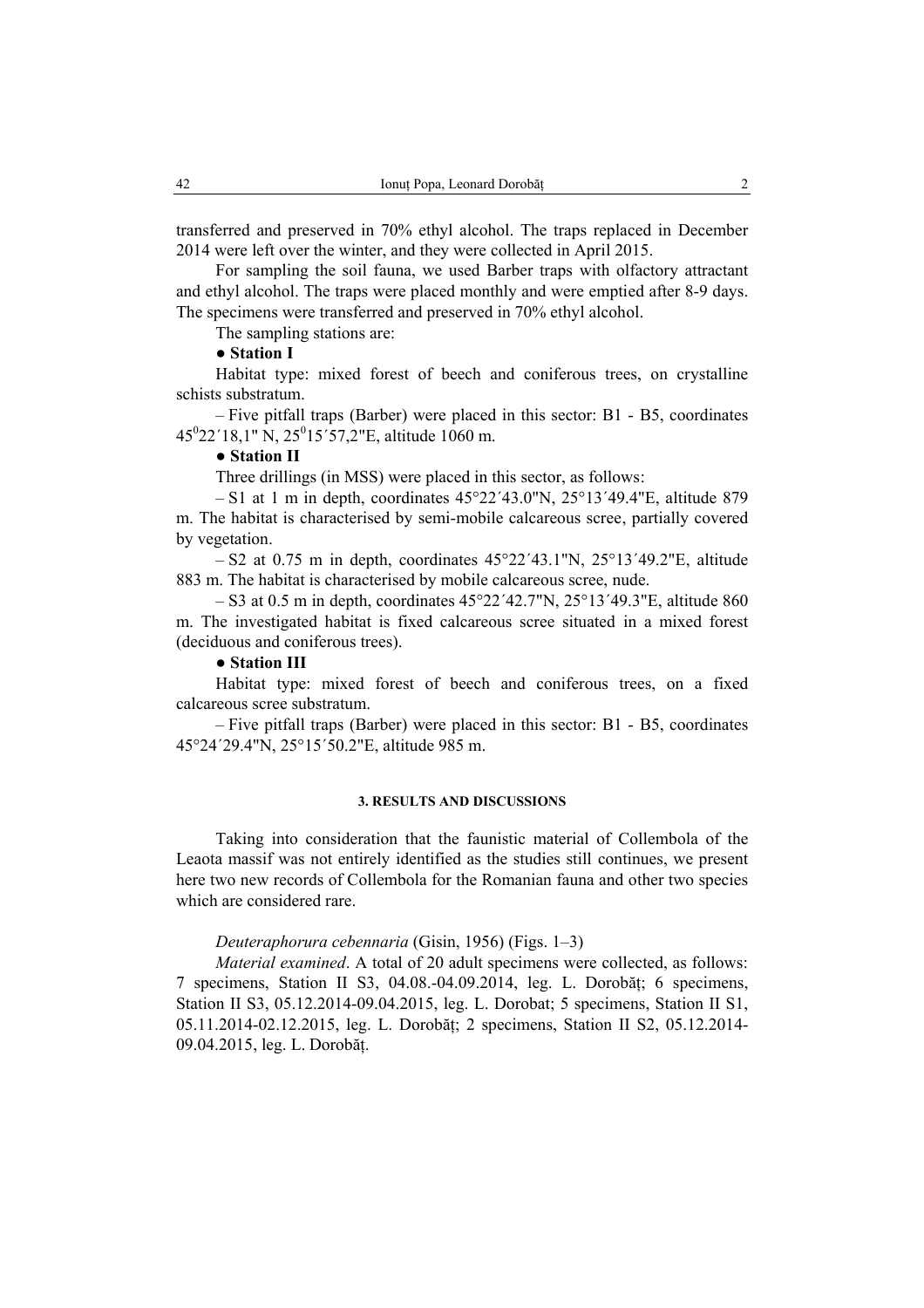The length of the identified specimens (without antennae) varies between  $2.16 - 2.40$  mm. Colour: white (Fig. 1). Length of antennae: head diagonal = 0.94. Pseudocelli dorsal: 32/133/33354, ventral: 3/011/3212. Claw without teeth on inner edge and with strong, distinct lateral teeth (Fig. 2). In the description given by GREENSLADE *et al.*, 2012, the lateral teeth on the claw vary (weak at some specimens, conspicuous at others). Empodial appendage with no basal lamella, as long as the inner edge of the claw (Fig. 3). Other morphological characters present in our specimens fit well to the descriptions and illustrations given by POMORSKI, 1998 and FJELLBERG, 1998.

This is the first record of *Deuteraphorura cebennaria* (Gisin, 1956) for the Romanian fauna. According to POMORSKI, 1998, this bisexual species lives chiefly in caves, being collected, also, from gravel in river gorge. FJELLBERG, 1998 reported the species from deep, rich soil in deciduous forests. We have found twenty adult specimens in MSS drillings, at 0.5 – 1 m in depth.

General distribution: Palaearctic.



Fig. 1. *Deuteraphorura cebennaria* (Gisin, 1956): 1 – Habitus (Photo by E. Nitzu).



Fig. 2 *Deuteraphorura cebennaria* (Gisin, 1956: claw III dorsal (scale bar 0.08 mm).



Fig. 3 *Deuteraphorura cebennaria* (Gisin, 1956): claw II lateral (scale bar 0.08 mm).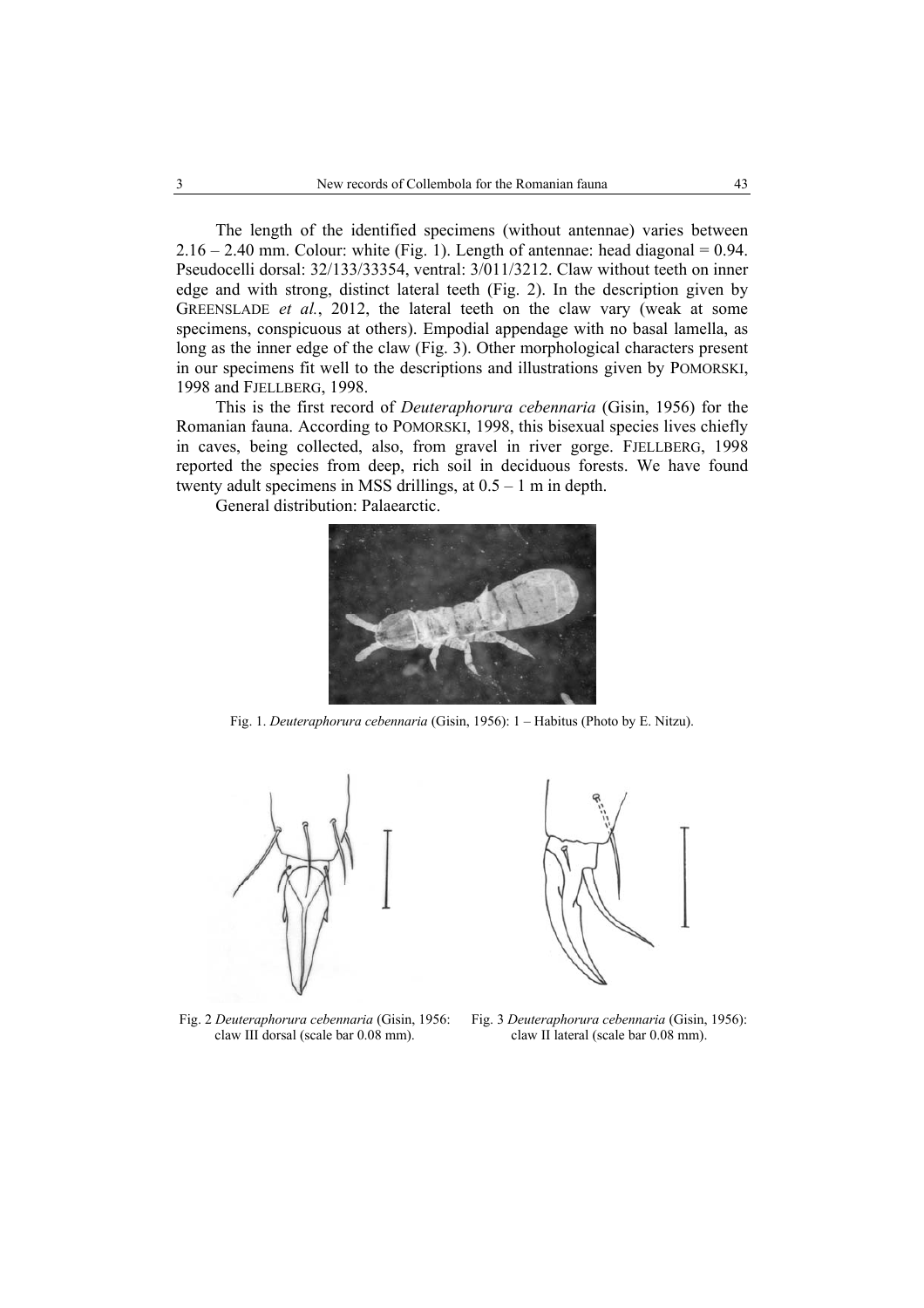*Pygmarrhopalites cochlearifer* (Gisin, 1947) (Figs. 4, 5)

*Material examined.* Three adult specimens were collected: Station I B1, 15– 24.07.2014 (one specimen); Station I B3, 24.07.-04.08.2014 (one specimen); Station I B4, 04-16.08.2014 (one specimen), leg. L. Dorobăț.





Fig. 4. *Pygmarrghopalites cochlearifer*  (Gisin, 1947): Head apex with  $4 + 4$  heavy spines. (scales bar 0.25 mm).

Fig. 5. *Pygmarrghopalites cochlearifer*  (Gisin, 1947): subanal appendage. (scale bar 0.04 mm).

The specimens have a body lenght between  $0.64 - 0.80$  mm. One specimen is pale grey colored, the other two specimens are pale yellow. Length of antennae: head diagonal = 1.7. Dens : mucro =  $1.4 - 1.6$ . Dens with 2 outer spines.  $1 + 1$ unpigmented ommatidia. Antenna IV with 6 subsegments. The species is very close to *Pygmarrhopalites principalis* Stach, 1945, on which differs in 4 + 4 heavy spines on the head apex (unlike  $6 + 6$  moderately thickened spines in *P*. *principalis*) (Fig. 4) and a straight, spoonlike subanal appendages (unlike a branched, feathered subanal appendages in *P. principalis*) (Fig. 5). Circumanal setae not winged.

This is the first record of *Pygmarrhopalites cochlearifer* (Gisin, 1947) for the Romanian fauna. According to BRETFELD, 1999, the species lives in damp litter and bogs from the plains up to 2000 m. We have found three adult specimens, in a mixed forest of beech and coniferous (pitfall traps), at 1060 m altitude.

General distribution: Palaearctic.

### *Isotomurus fucicolus* (Reuter, 1891) (Fig. 6)

*Material examined.* Four adult specimens were collected in Station III B1, 08 – 17.04.2015, leg. L. Dorobăț.

*Isotomurus fucicolus* (Reuter, 1891) was reported as *Isotomurus palustris* var. *fucicola* by J. STACH, 1929, from Hodod, Satu-Mare county. We have identified four specimens, with a body length between  $1.8 - 2$  mm. The antennae are slightly darker than rest of the body, as well as the neck region and a dark blue mid-dorsal stain is present between the eyes (Fig. 6).

According to FJELLBERG, 2007, the species apparently prefers wet habitats along the shores of lakes and rivers. We collected four specimens (pitfall trap) in a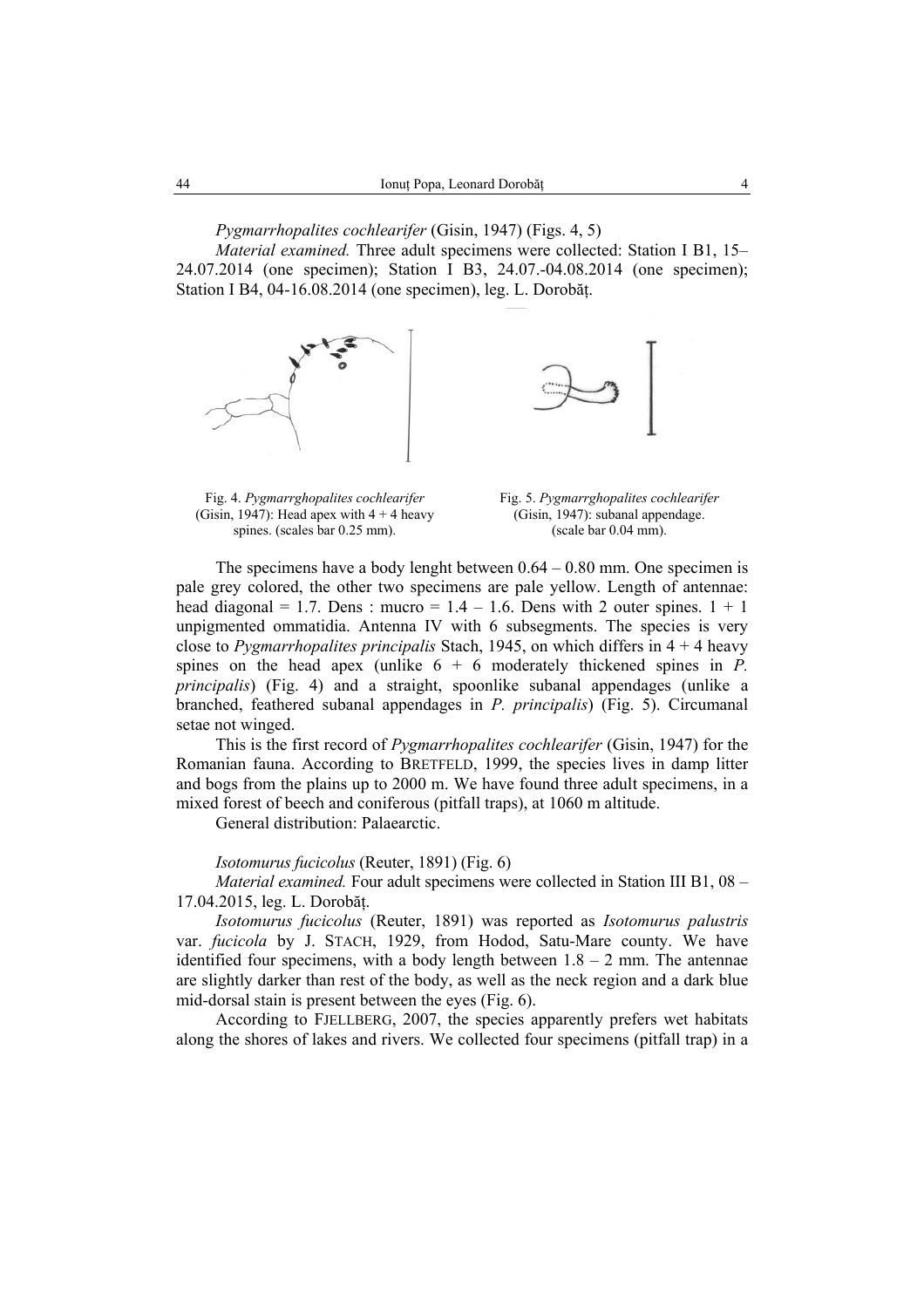mixed forest of beech and coniferous, at 985 m altitude. Therefore, we confirm here the presence of *Isotomurus fucicolus* (Reuter, 1891) in the Romanian fauna. General distribution: Palaearctic.



Fig. 6. *Isotomurus fucicolus* (Reuter, 1891) (Photo by E. Nitzu).

*Desoria tigrina* Nicolet, 1842 (Fig. 7)

*Material examined.* Nine adult specimens were collected: one specimen, Station I B1, 15 – 24.07.2014, leg. L. Dorobăț: 5 specimens, Station III B2, 15 – 24.07.2014, leg. L. Dorobăț; 3 specimens, Station III B5, 15– 24.07.2014, leg. L. Dorobat.

*Desoria tigrina* Nicolet, 1842 was reported for the first time in the Romanian fauna by BUŞMACHIU *et al*., 2014, from Codrul Secular Giumalau, Eastern Carpathians.

This is the second record of this species for the Romanian fauna. The identified specimens have a body lenght between  $1.6 - 2$  mm, uniformly pale grey colored (Fig. 7).

According to FJELLBERG, 2007, *Desoria tigrina* is a common species in compost and other organic debris.

General distribution: Palaearctic.



Fig. 7. *Desoria tigrina* Nicolet, 1842 (Photo by E. Nitzu).